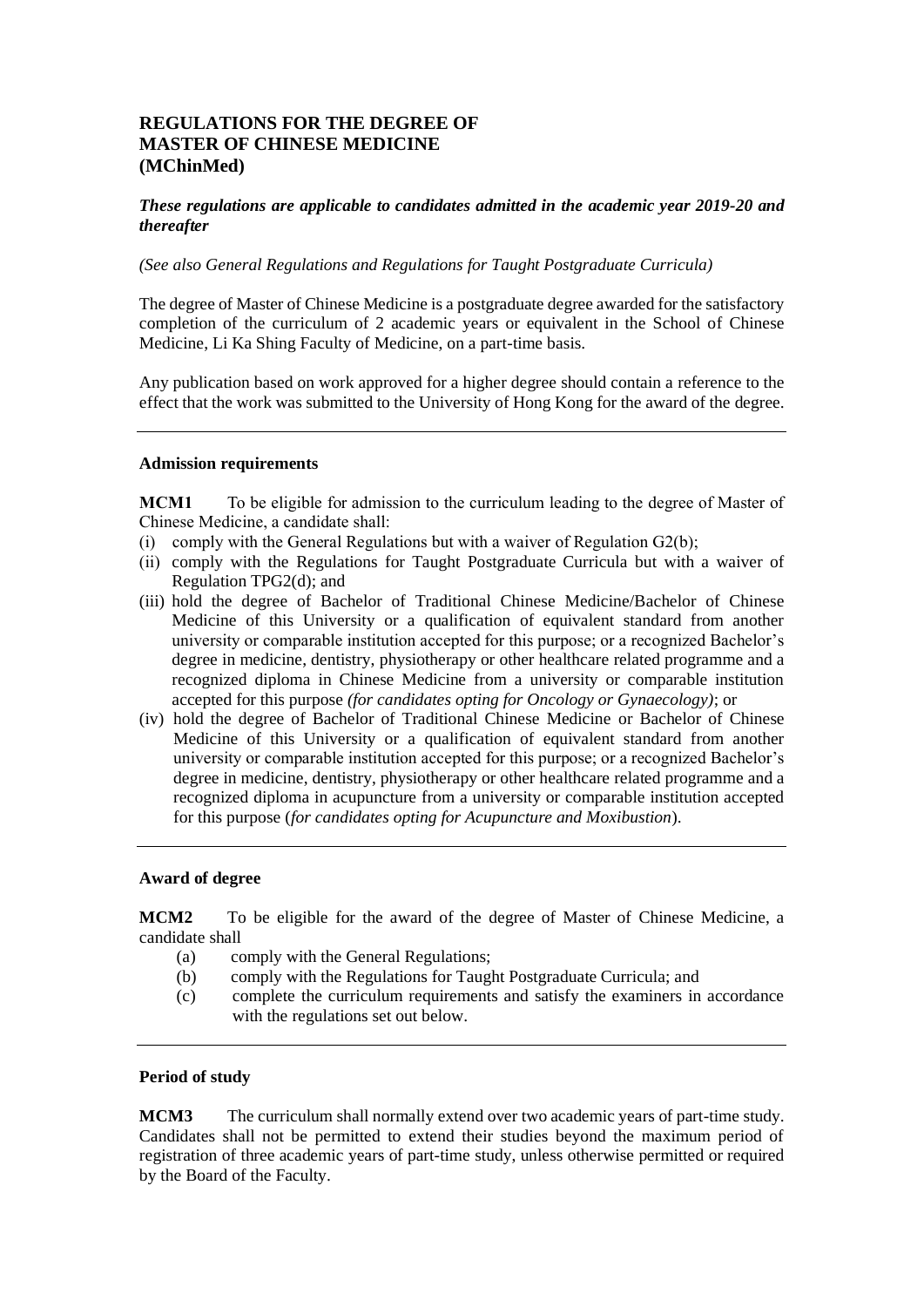#### **Completion of curriculum**

- **MCM4** To complete the curriculum, a candidate shall
	- (a) satisfy the requirements prescribed in TPG 6 of the Regulations for Taught Postgraduate Curricula;
	- (b) take not less than 69 credits in the manner specified in these regulations and the syllabuses, and follow the instructions in the syllabuses prescribed for the curriculum and complete satisfactorily all required written, practical or clinical work;
	- (c) satisfy the examiners in the courses by continuous assessments and/or written examinations;
	- (d) complete a satisfactory individual project or clinical report as approved by the Board of Studies.

A candidate who fails to fulfill the requirements within the prescribed maximum period of registration shall be recommended for discontinuation under the provisions of General Regulation G12.

### **Title and submission of Individual Project**

**MCM5** The title of the Project shall be submitted for approval by a date as prescribed in the syllabuses. The project, which may be written in either Chinese or English (subject to the approval of supervisor and Board of Studies), shall be presented by a date as prescribed in the syllabuses. The candidate shall submit a statement that the project represents his/her own work (or in the case of conjoint work, a statement countersigned by his/her co-worker, which shows his/her share of the work) undertaken after registration as a candidate for the degree. The students may be subject to an oral examination.

#### **Assessment**

**MCM6** Examinations shall normally be held upon completion of the course, where applicable.

**MCM7** A candidate's coursework, including completion of written assignments and participation in practical work, as the case may be, shall be taken into account in determining the candidate's result in the theoretical and practical courses. Clinical attachment shall be assessed based on case reports and performance in the attachment.

### **Re-assessment**

**MCM8** A candidate who has failed to satisfy the examiners in any form of assessment / examination may be permitted to present himself/herself for re-assessment/re-examination at a time specified by the Board of Examiners or repeat the course as prescribed by the Board of Examiners.

**MCM9** A candidate who is unable, because of his/her illness, to be present for any part of an examination may be permitted to present himself/herself at the supplementary examination of the relevant course $(s)$ . The application should be made in writing to the Board of Examiners within two weeks of the first day of absence from the examination. The supplementary examination shall normally take place by a specified date not less than one month after the approval of the Board of Examiners.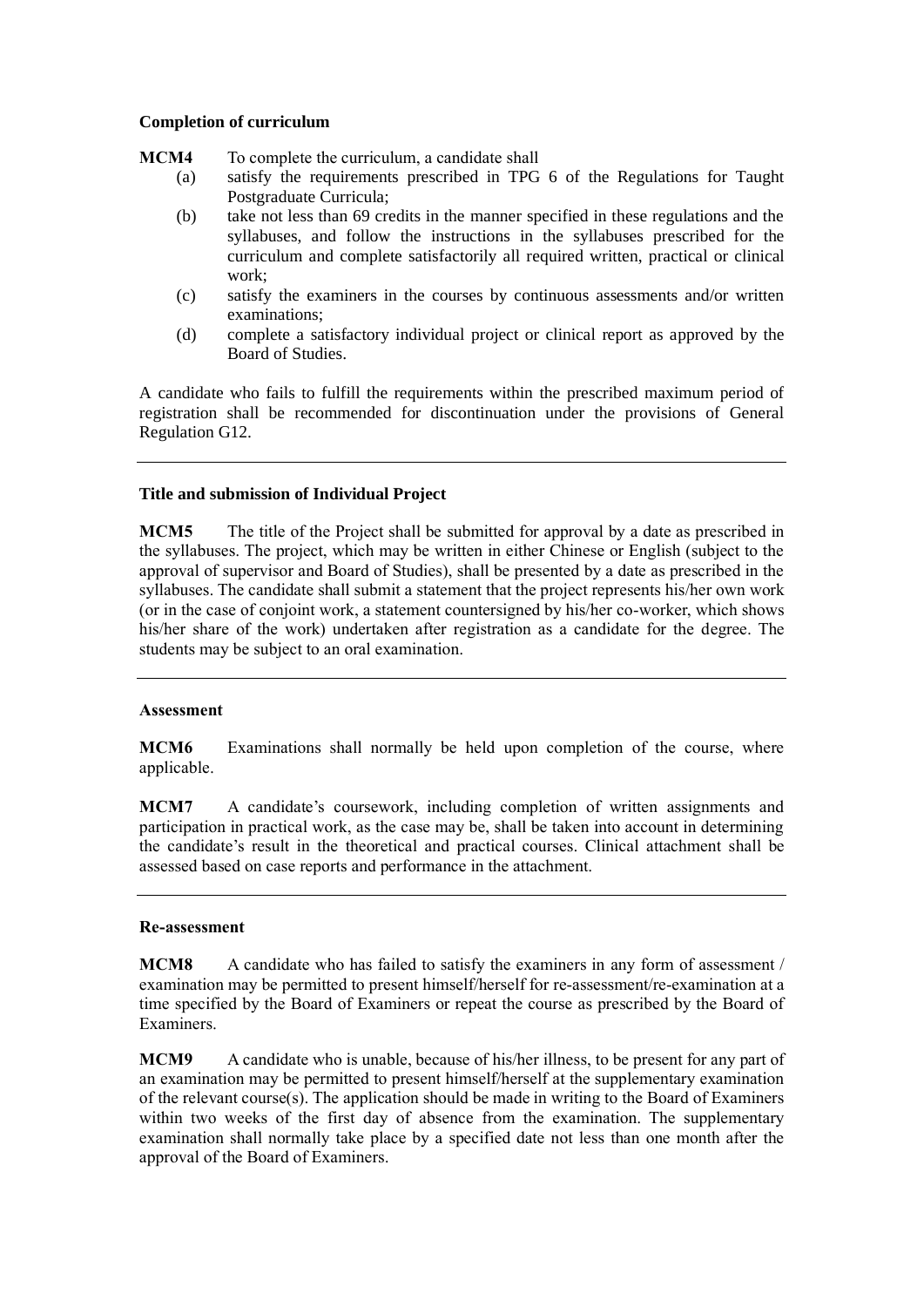**MCM10** A candidate who has failed to satisfy the examiners in any prescribed practical and clinical work may be permitted to fulfill such deficiencies to the satisfaction of the examiners within a specified period.

**MCM11** A candidate who has failed to present a satisfactory individual project/clinical report at the first attempt may be permitted to submit a revised project report/report and represent it within a specified period, or he/she may be recommended for discontinuation of studies under the provisions of General Regulation G12.

**MCM12** The examinations and assessments of the MChinMed curriculum shall normally be conducted in Chinese.

#### **Discontinuation**

**MCM13** Unless otherwise permitted by the Board of the Faculty, candidates shall be recommended for discontinuation of their studies, if they have:

- (a) failed to satisfy the examiners upon re-assessment of a course or individual project/clinical report; or
- (b) exceeded the maximum period of registration specified in Regulation MCM3.

#### **Grading system**

**MCM14** Individual courses (except clinical attachment) shall be graded according to the following grade points system:

| Grade       | Standard     | Grade Point |
|-------------|--------------|-------------|
| $A+$        |              | 4.3         |
| A           | Excellent    | 4.0         |
| $A-$        |              | 3.7         |
| $B+$        |              | 3.3         |
| B           | Good         | 3.0         |
| B-          |              | 2.7         |
| $C+$        |              | 2.3         |
| $\mathsf C$ | Satisfactory | 2.0         |
| $C-$        |              | 1.7         |
| $D+$        |              | 1.3         |
| D           | Pass         | 1.0         |
| F           | Fail         | $\theta$    |

**The clinical attachment shall be graded as "Pass" or "Fail" and shall not be included in the calculation of the GPA.** \_\_\_\_\_\_\_\_\_\_\_\_\_\_\_\_\_\_\_\_\_\_\_\_\_\_\_\_\_\_\_\_\_\_\_\_\_\_\_\_\_\_\_\_\_\_\_\_\_\_\_\_\_\_\_\_\_\_\_\_\_\_\_\_\_\_\_\_\_\_\_\_\_\_\_

#### **Classification of awards**

**MCM15** On successful completion of the curriculum, candidates who have shown exceptional merit may be awarded a mark of distinction as determined by the Board of Examiners, and this mark shall be recorded in the candidates' degree.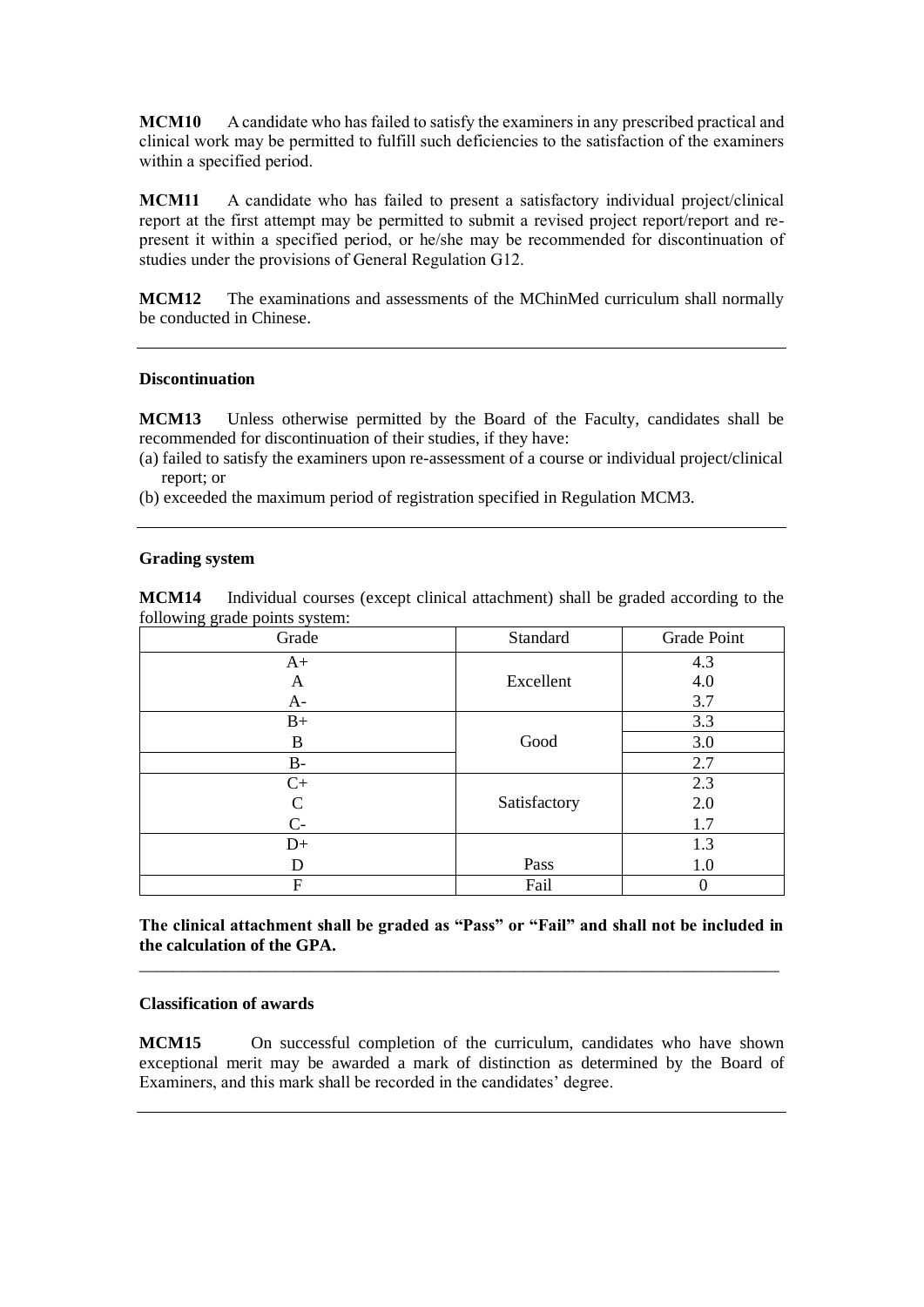# **SYLLABUSES FOR THE DEGREE OF MASTER OF CHINESE MEDICINE (MChinMed)**

The degree of Master of Chinese Medicine (MChinMed) is a postgraduate degree awarded for the satisfactory completion of a prescribed programme in one of the following streams:

# **I. Oncology**

Candidates are required to complete a minimum of 69 credits in the prescribed sequence for this stream, which consists of theoretical courses, seminars and capstone experience as set out below:

| su cam, which consists of theoretical courses, schimals and capsione experience as set out oclow. |                                           |              |  |
|---------------------------------------------------------------------------------------------------|-------------------------------------------|--------------|--|
| Curriculum structure                                                                              |                                           | Credit Units |  |
| Theoretical courses                                                                               |                                           |              |  |
|                                                                                                   | (a) Theoretical and research knowledge    |              |  |
| -MCHM6100 Research Methodology in Chinese Medicine*                                               |                                           |              |  |
| (3 credits)                                                                                       |                                           |              |  |
| -MCHM6501 Evidence-based Medicine* (3 credits)                                                    |                                           | $15*$        |  |
| -MCHM6302 Classical Literature of Chinese Medicine*                                               |                                           |              |  |
| $(9 \text{ credits})$                                                                             |                                           |              |  |
| (b) Clinical knowledge for diagnosis of different common diseases                                 |                                           |              |  |
| -MCHM6601 Introduction to Common Diagnostic Means for                                             |                                           |              |  |
| Oncology and the Therapeutic Approach in Western Medicine#                                        |                                           | 12#          |  |
| $(3 \text{ credits})$                                                                             |                                           |              |  |
| -MCHM6602 Study of Oncology in Chinese Medicine#                                                  |                                           |              |  |
| (9 credits)                                                                                       |                                           |              |  |
| Seminars                                                                                          |                                           |              |  |
| (c) Progress of modern research in different disciplines                                          |                                           |              |  |
| -MCHM6502 Seminars on Progress of Modern Research of                                              |                                           |              |  |
| Chinese Medicine* (6 credits)                                                                     |                                           | $6*$         |  |
| Capstone experience                                                                               |                                           |              |  |
| (d)<br>MCHM6603 Clinical Attachment in Oncology (6 credits)                                       |                                           |              |  |
| MCHM6604 Advanced Clinical Attachment in Oncology- I<br>(e)                                       |                                           | $12*$        |  |
| (6 credits)                                                                                       |                                           |              |  |
| Option A (project-based)                                                                          | Option B (practice-based)                 |              |  |
| MCHM6901 Individual Project<br>(f)                                                                | (f) MCHM6605 Advanced Clinical Attachment |              |  |
| (24 credits)                                                                                      | in Oncology-II (18 credits)<br>24         |              |  |
| (g) MCHM6902 Clinical Report (6 credits)                                                          |                                           |              |  |
| Total                                                                                             |                                           | 69           |  |
|                                                                                                   |                                           |              |  |

*\*Common courses to be attended by two streams of students, i.e. Oncology and Acupuncture and Moxibustion.*

*#Some sessions of those core courses are to be attended by students of both streams of Oncology and Acupuncture and Moxibustion (equivalent to 3 credits). As such, the total number of "common" credits to be taken by two streams of students is 24 credits.*

The clinical attachment may be taken in blocks during any designated time within the candidates' period of registration.

The mode of assessment for courses (except for MCHM6302, MCHM6601 and MCHM6602 which are assessed by 100% written examination) comprises continuous assessments (30%-100%) and written examinations (0%-70%). For those "shared sessions" of designated courses, students would be assessed by assignment(s) on designated topic(s) and the weighting of the assignment(s) would be proportionate to the number of "shared" sessions of the respective course. Candidates are also required to undertake clinical attachment, submit an Individual Project or Clinical Report (subject to the option selected by students) to the satisfaction of the examiner(s).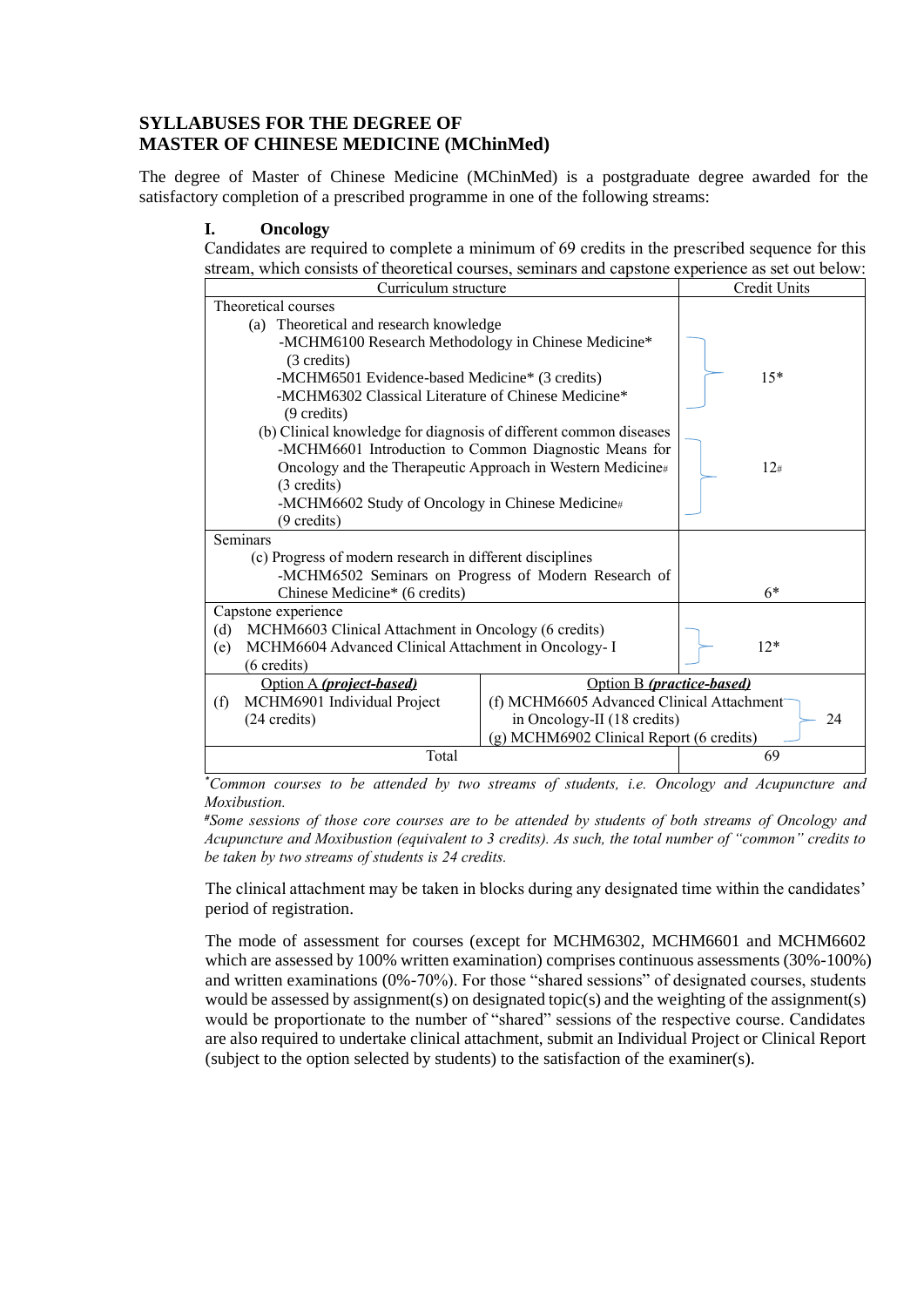#### **II. Gynaecology**

Candidates are required to complete a minimum of 69 credits in the prescribed sequence for this stream, which consists of theoretical courses, seminars and capstone experience as set out below:

| Curriculum structure                                                                  | Credit Units |
|---------------------------------------------------------------------------------------|--------------|
| Theoretical courses                                                                   |              |
| (a) Theoretical and research knowledge                                                |              |
| -MCHM6100 Research Methodology in Chinese Medicine*                                   |              |
| (3 credits)                                                                           |              |
| -MCHM6501 Evidence-based Medicine* (3 credits)                                        | $15*$        |
| -MCHM6302 Classical Literature of Chinese Medicine*                                   |              |
| $(9 \text{ credits})$                                                                 |              |
| (b) Clinical knowledge for diagnosis of different common diseases                     |              |
| -MCHM6701 Theoretical Studies of Classical Gynaecology,                               |              |
| Applications of Medical Examination and Anatomical                                    |              |
| Structure of Acupoints $# (3 \text{ credits})$                                        | 12#          |
| -MCHM6702 Clinical Diagnosis for Gynaecology # (6 credits)                            |              |
| -MCHM6703 Distinctive Therapies for Gynaecological                                    |              |
| Illnesses by Integrative Approach of Chinese and Western                              |              |
| Medicine # $(3 \text{ credits})$<br>Seminars                                          |              |
|                                                                                       |              |
| (c) Progress of modern research in different disciplines                              | $6*$         |
| -MCHM6502 Seminars on Progress of Modern Research of<br>Chinese Medicine* (6 credits) |              |
|                                                                                       |              |
| Capstone experience<br>MCHM6704 Clinical Attachment in Gynaecology (6 credits)<br>(d) |              |
| MCHM6705 Advanced Clinical Attachment in Gynaecology-I<br>(e)                         | $12*$        |
| $(6 \text{ credits})$                                                                 |              |
| Option B (practice-based)<br>Option A (project-based)                                 |              |
| MCHM6706 Advanced clinical attachment<br>(f) MCHM6901 Individual Project<br>(f)       |              |
| in Gynaecology-II (18 credits)<br>(24 credits)                                        | $-24$        |
| MCHM6902 Clinical Report (6 credits)<br>$\sigma$ )                                    |              |
| Total                                                                                 | 69           |

*\*Common courses to be attended by two streams of students, i.e. Gynaecology and Acupuncture and Moxibustion.*

*# Some sessions of those core courses are to be attended by students of both streams of Gynaecology and Acupuncture and Moxibustion (equivalent to 3 credits). As such, the total number of "common" credits to be taken by two streams of students is 24 credits.* 

The clinical attachment may be taken in blocks during any designated time within the candidates' period of registration.

The mode of assessment for courses (except for MCHM6302 which is assessed by 100% written examination) comprises continuous assessments (30%-100%) and written examinations (0%- 70%). For those "shared sessions" of designated courses, students would be assessed by assignment(s) on designated topic(s) and the weighting of the assignment(s) would be proportionate to the number of "shared" sessions of the respective course. Candidates are also required to undertake clinical attachments, submit an Individual Project or Clinical Report (subject to the option selected by students) to the satisfaction of the examiner(s).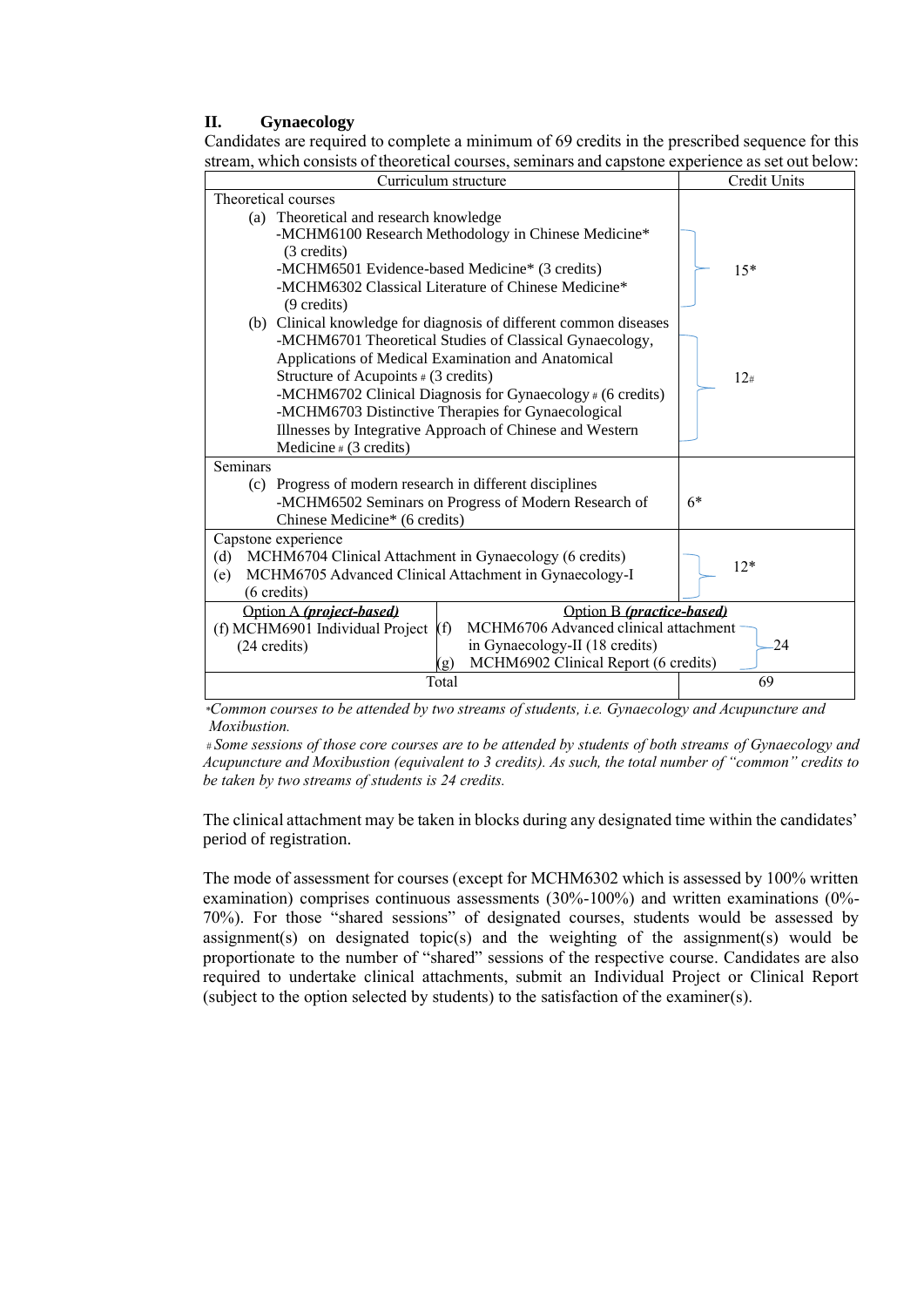#### **III. Acupuncture and Moxibustion**

Candidates are required to complete a minimum of 69 credits in the prescribed sequence for this stream, which consists of theoretical courses, seminars and capstone experience as set out below:

| Curriculum structure                                           |                                                                   | Credit Units |
|----------------------------------------------------------------|-------------------------------------------------------------------|--------------|
| Theoretical courses                                            |                                                                   |              |
| (a) Theoretical and research knowledge                         |                                                                   |              |
|                                                                | -MCHM6100 Research Methodology in Chinese Medicine*               |              |
| (3 credits)                                                    |                                                                   |              |
| -MCHM6501 Evidence-based Medicine* (3 credits)                 |                                                                   | $15*$        |
| -MCHM6302 Classical Literature of Chinese Medicine*            |                                                                   |              |
| $(9 \text{ credits})$                                          |                                                                   |              |
|                                                                | (b) Clinical knowledge for diagnosis of different common diseases |              |
|                                                                | -MCHM6102 Biomedical Courses Allied to Acupuncture#               |              |
| (3 credits)                                                    |                                                                   |              |
|                                                                | - MCHM6103 Manipulative Techniques in Acupuncture and             | 12#          |
| Moxibustion (3 credits)                                        |                                                                   |              |
|                                                                | -MCMH6104 Therapeutics in Acupuncture and Moxibustion#            |              |
| $(6 \text{ credits})$                                          |                                                                   |              |
| <b>Seminars</b>                                                |                                                                   |              |
| (c) Progress of modern research in different disciplines       |                                                                   |              |
| -MCHM6502 Seminars on Progress of Modern Research of           |                                                                   | 6            |
| Chinese Medicine* (6 credits)                                  |                                                                   |              |
|                                                                |                                                                   |              |
| Capstone experience                                            |                                                                   |              |
| MCHM6801 Clinical Attachment in Acupuncture (6 credits)<br>(d) |                                                                   |              |
| MCHM7201 Advanced Clinical Attachment in Acupuncture-I<br>(e)  |                                                                   | 12           |
| $(6 \text{ credits})$                                          |                                                                   |              |
| Option A ( <i>project-based</i> )                              | Option B (practice-based)                                         |              |
| (f) MCHM6901 Individual Project                                | (f) MCHM6802 Advanced clinical attachment in-                     |              |
| $(24 \text{ credits})$                                         | Acupuncture-II (18 credits)<br>24                                 |              |
| (g) MCHM6902 Clinical Report (6 credits)                       |                                                                   |              |
| Total                                                          |                                                                   | 69           |

*\*Common courses to be attended by two streams of students, i.e. Oncology/Gynaecology and Acupuncture and Moxibustion.*

*#Some sessions of those core courses are to be attended by students of both streams of Oncology/Gynaecology and Acupuncture and Moxibustion (equivalent to 3 credits). As such, the total number of "common" credits to be taken by two streams of students is 24 credits.* 

The clinical attachment may be taken in blocks during any designated time within the candidates' period of registration.

The mode of assessment for courses (except for MCHM6302 which is assessed by 100% written examination) comprises continuous assessments (30%-100%) and written examinations (0%- 70%). For those "shared sessions" of designated courses, students would be assessed by assignment(s) on designated topic(s) and the weighting of the assignment(s) would be proportionate to the number of "shared" sessions of the respective course. Candidates are also required to undertake clinical attachments, submit an Individual Project or Clinical Report (subject to the option selected by students) to the satisfaction of the examiner(s).

| <b>First Year</b> |                                          |                       |
|-------------------|------------------------------------------|-----------------------|
|                   | <b>Common courses for three streams</b>  |                       |
| MCHM6100          | Research Methodology in Chinese Medicine | (3 credits)           |
| MCHM6501          | Evidence-based Medicine                  | (3 credits)           |
| <b>MCHM6302</b>   | Classical Literature of Chinese Medicine | $(9 \text{ credits})$ |
| <b>MCHM6502</b>   | Seminars on Progress of Modern Research  |                       |
|                   | of Chinese Medicine                      | $(6 \text{ credits})$ |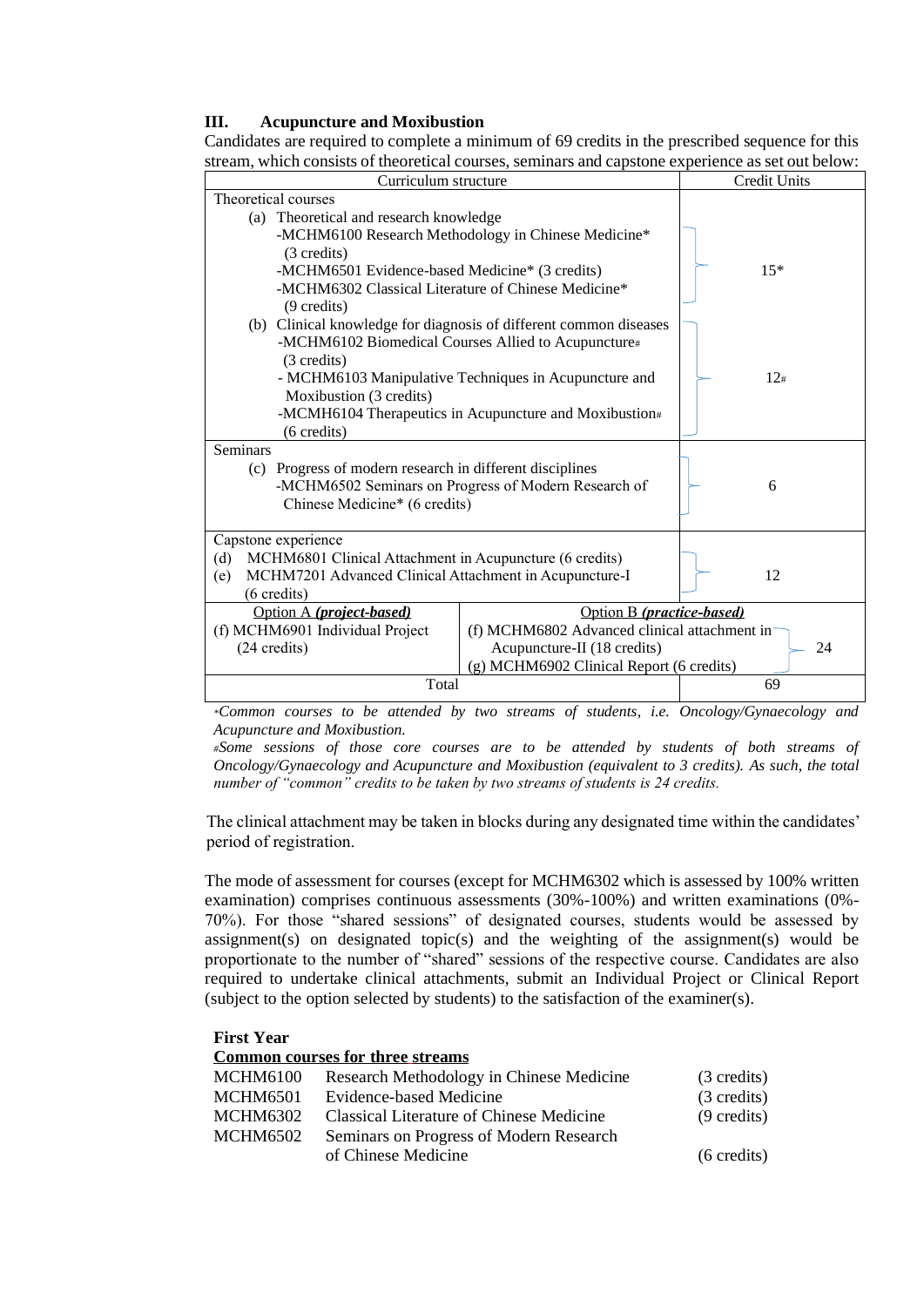| <b>Oncology</b><br>I.                                           | First Year (core courses under different streams)                                                        |                                       |
|-----------------------------------------------------------------|----------------------------------------------------------------------------------------------------------|---------------------------------------|
| <b>MCHM6601</b>                                                 | Introduction to Common Diagnostic Means for Oncology<br>and the Therapeutic Approach in Western Medicine | (3 credits)                           |
| <b>MCHM6602</b>                                                 | Study of Oncology in Chinese Medicine                                                                    | (9 credits)                           |
| <b>Option A</b> ( <i>project-based</i> )                        |                                                                                                          |                                       |
| <b>Second Year</b>                                              |                                                                                                          |                                       |
| <b>MCHM6603</b>                                                 | Clinical Attachment in Oncology                                                                          | $(6 \text{ credits})$                 |
| <b>MCHM6604</b><br><b>MCHM6901</b>                              | Advanced Clinical Attachment in Oncology- I<br><b>Individual Project</b>                                 | $(6 \text{ credits})$<br>(24 credits) |
|                                                                 |                                                                                                          |                                       |
| <b>Option B</b> ( <i>practice-based</i> )<br><b>Second Year</b> |                                                                                                          |                                       |
| <b>MCHM6603</b>                                                 |                                                                                                          |                                       |
|                                                                 | Clinical Attachment in Oncology                                                                          | $(6 \text{ credits})$                 |
| <b>MCHM6604</b><br><b>MCHM6605</b>                              | Advanced Clinical Attachment in Oncology- I                                                              | $(6 \text{ credits})$                 |
| <b>MCHM6902</b>                                                 | Advanced Clinical Attachment in Oncology-II<br><b>Clinical Report</b>                                    | $(18 \text{ credits})$<br>(6 credits) |
|                                                                 |                                                                                                          |                                       |
| П.                                                              | Gynaecology                                                                                              |                                       |
| <b>MCHM6701</b>                                                 | Theoretical Studies of Classical Gynaecology,                                                            |                                       |
|                                                                 | Applications of Medical Examination and                                                                  |                                       |
|                                                                 | Anatomical Structure of Acupoints                                                                        | (3 credits)                           |
| <b>MCHM6702</b>                                                 | Clinical Diagnosis for Gynaecology                                                                       | $(6 \text{ credits})$                 |
| <b>MCHM6703</b>                                                 | Distinctive Therapies for Gynaecological                                                                 |                                       |
|                                                                 | Illnesses by Integrative Approach                                                                        |                                       |
|                                                                 | of Chinese and Western Medicine                                                                          | (3 credits)                           |
| <b>Option A</b> ( <i>project-based</i> )                        |                                                                                                          |                                       |
| <b>Second Year</b>                                              |                                                                                                          |                                       |
| <b>MCHM6704</b>                                                 | Clinical Attachment in Gynaecology                                                                       | $(6 \text{ credits})$                 |
| <b>MCHM6705</b>                                                 | Advanced Clinical Attachment in Gynaecology-I                                                            | $(6 \text{ credits})$                 |
| <b>MCHM6901</b>                                                 | <b>Individual Project</b>                                                                                | (24 credits)                          |
| <b>Option B</b> (practice-based)                                |                                                                                                          |                                       |
| <b>Second Year</b>                                              |                                                                                                          |                                       |
| <b>MCHM6704</b>                                                 | Clinical Attachment in Gynaecology                                                                       | $(6 \text{ credits})$                 |
| <b>MCHM6705</b>                                                 | Advanced Clinical Attachment in Gynaecology- I                                                           | $(6 \text{ credits})$                 |
| <b>MCHM6706</b>                                                 | Advanced Clinical Attachment in Gynaecology-II                                                           | $(18 \text{ credits})$                |
| <b>MCHM6902</b>                                                 | <b>Clinical Report</b>                                                                                   | $(6 \text{ credits})$                 |
| Ш.                                                              | <b>Acupuncture and Moxibustion</b>                                                                       |                                       |
| <b>MCHM6102</b>                                                 | <b>Biomedical Courses Allied to Acupuncture</b>                                                          | (3 credits)                           |
| <b>MCHM6103</b>                                                 | Manipulative Techniques in Acupuncture and                                                               |                                       |
|                                                                 | Moxibustion                                                                                              | (3 credits)                           |
| <b>MCMH6104</b>                                                 | Therapeutics in Acupuncture and Moxibustion                                                              | $(6 \text{ credits})$                 |
| <b>Option A</b> (project-based)                                 |                                                                                                          |                                       |
| <b>Second Year</b>                                              |                                                                                                          |                                       |
| <b>MCHM6801</b>                                                 | Clinical attachment in Acupuncture                                                                       | $(6 \text{ credits})$                 |
| <b>MCHM7201</b>                                                 | Advanced Clinical Attachment in Acupuncture-I                                                            | $(6 \text{ credits})$                 |
| <b>MCHM6901</b>                                                 | <b>Individual Project</b>                                                                                | (24 credits)                          |
|                                                                 |                                                                                                          |                                       |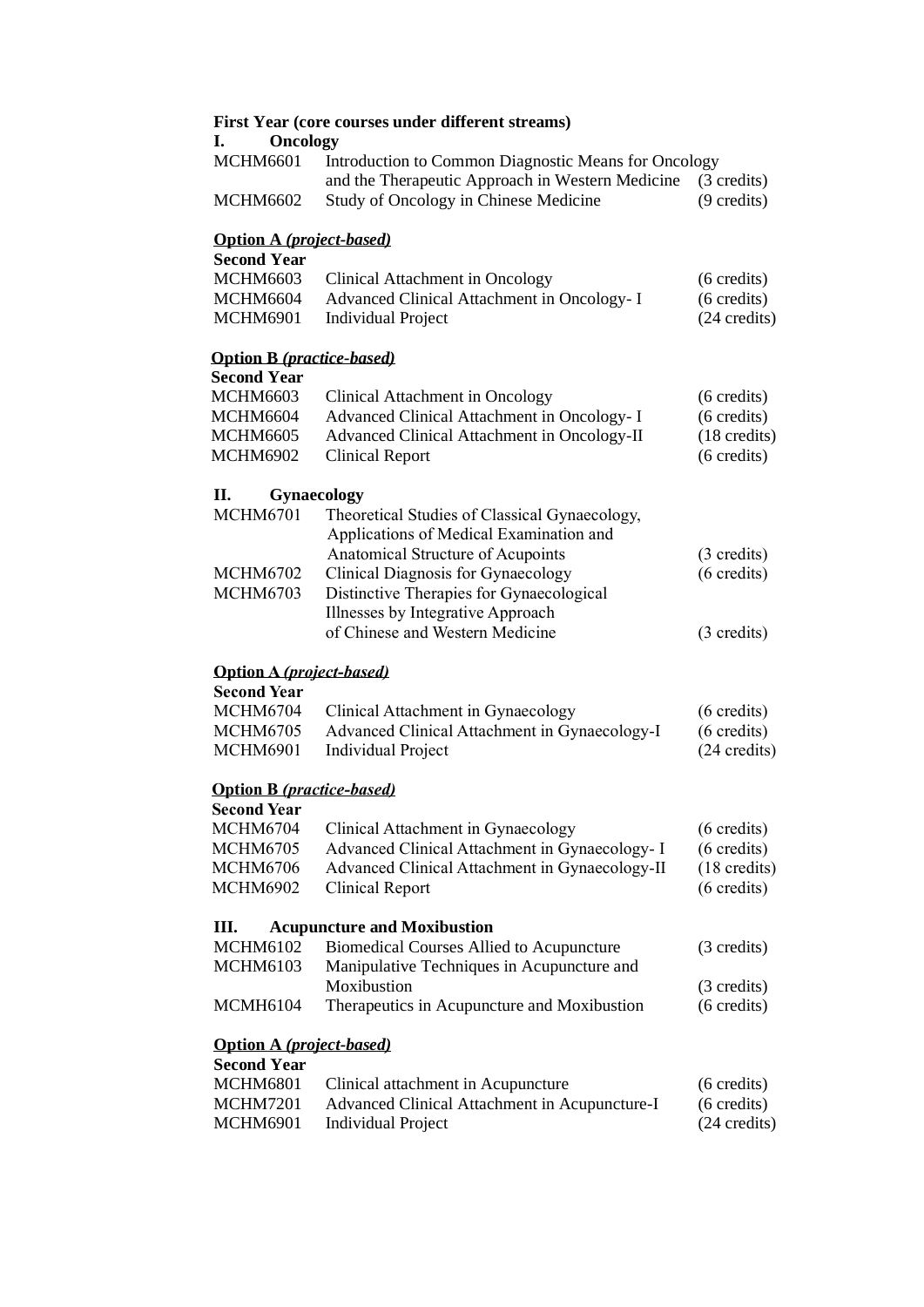# **Option B** *(practice-based)*

| <b>Second Year</b> |                                                |                        |
|--------------------|------------------------------------------------|------------------------|
| MCHM6801           | Clinical attachment in Acupuncture             | $(6 \text{ credits})$  |
| MCHM7201           | Advanced Clinical Attachment in Acupuncture-I  | $(6 \text{ credits})$  |
| MCHM6802_          | Advanced Clinical Attachment in Acupuncture-II | $(18 \text{ credits})$ |
| MCHM6902           | Clinical Report                                | $(6 \text{ credits})$  |
|                    |                                                |                        |

Remarks: The actual sequence of the courses may be subject to change

#### *Common courses (for all streams)*

#### **MCHM6100 Research Methodology in Chinese Medicine (3 credits)**

This course introduces the general methodologies and directions in research of Chinese Medicine. It includes literature collection, writing reference review, projects design, summaries of clinical experiences, clinical and experimental studies and writing of individual project/clinical report.

### **MCHM6501 Evidence-based Medicine (3 credits)**

This course equips students with the key concepts and scientific values of the "evidence-based medicine" as to enable them to apply the concepts for assessing the therapeutic effects of Chinese Medicines and its safety assessment in order to make the appropriate recommendations to patients.

### **MCHM6302 Classical Literature of Chinese Medicine (9 credits)**

This course introduces the academic thinking and methodology of traditional Chinese Medicine, with an emphasis on "Canon of Chinese Medicine", "Treatise on Exogenous Febrile Disease", "Golden Chamber" and "Seasonal Febrile Diseases", etc. This course aims at enhancing students' standard of academic theories.

### **MCHM6502 Seminars on Progress of Modern Research of Chinese Medicine (6 credits)**

Topics regarding clinical experiences, progression and achievements of modern research in different disciplines of Chinese Medicine would be delivered by professionals and experts who have substantial clinical and research experience in the respective field with a view to enhance the clinical standard and the knowledge on the progression of latest scientific research in the field.

#### *Core courses-Oncology*

#### **MCHM6601# Introduction to Common Diagnostic Means for Oncology and the Therapeutic Approach in Western Medicine (3 credits)** (#*some of the sessions are to be attended by students of both streams of Oncology and*

*Acupuncture and Moxibustion)*

This course provides students with an overview of the modern diagnostic approach adopted in Western Medicine discipline, including the theories, means, acupuncture points and practical applications for treating illnesses related to Oncology. Coupled with the results obtained by medical diagnostic tests, the efficacy of adopting Chinese Medicine treatment may be enhanced. There would also be inspection of specimen and study of common acupoints from the anatomical perspective.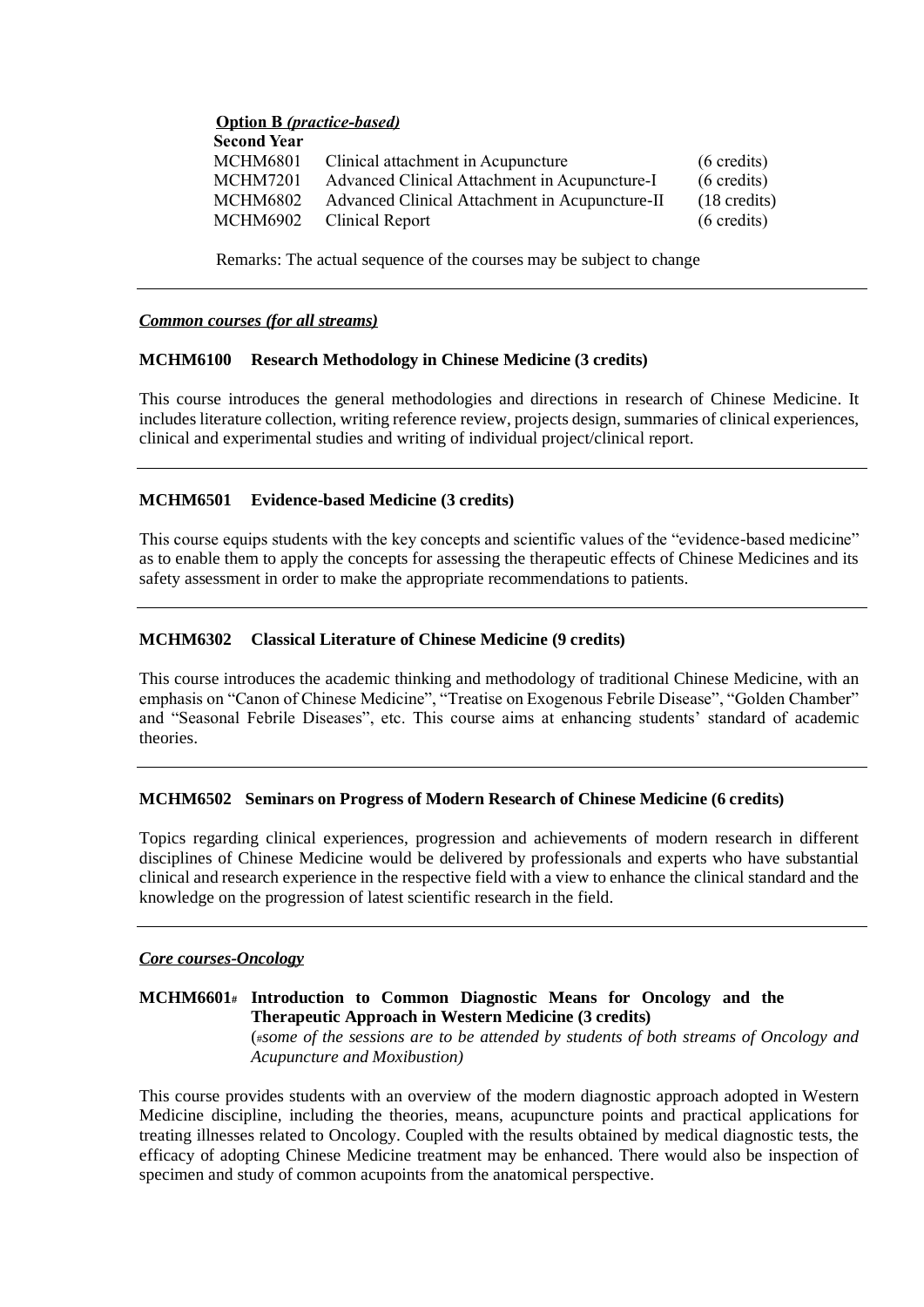#### **MCHM6602# Study of Oncology in Chinese Medicine (9 credits)**

(#*some of the sessions are to be attended by students of both streams of Oncology and Acupuncture and Moxibustion*)

This course equips students with the traditional theories, means of treatment, special characteristics in the medical prescription and modern research progress for the treatment of illnesses related to Oncology. It also covers how acupuncture and moxibustion could be applied in relieving the pain, other unfavourable side effects such as vomiting, depression, etc., which are common among cancer patients who have received radiotherapy/chemotherapy treatment and post-treatment care.

# **MCHM6603 Clinical Attachment in Oncology (6 credits) (Capstone experience)** *[for students of both options A (project-based) and B (practice-based)]*

The clinical attachment, to be supervised by experienced practitioners/lecturers of Chinese Medicine, will be conducted mainly in local centres for Teaching and Research, School of Chinese Medicine of the University of Hong Kong. It aims to familiarize students with the diagnosis and clinical therapy of common illnesses related to Oncology.

# **MCHM6604 Advanced Clinical Attachment in Oncology-I (6 credits) (Capstone experience)** *[for students of both options A (project-based) and B (practicebased)]*

Further to the completion of local clinical attachment in Oncology, this advanced clinical attachment provides the opportunity for students to strengthen their clinical skills at the designated clinical sites on the mainland. The attachment would be conducted in well-established clinical or hospital settings as arranged by the School of Chinese Medicine of The University of Hong Kong. It is expected that students could acquire an in-depth knowledge on the diagnosis and clinical therapy of common illnesses related to Oncology.

### **MCHM6605 Advanced Clinical Attachment in Oncology-II (18 credits) (Capstone experience)**  *[for students of option B (practice-based)]*

This advanced clinical attachment, through prolonged period of training, provides the opportunity for students to acquire hands-on skills in treating specific illnesses related to Oncology at the designated clinical sites on the mainland. Students are also able to participate, under the supervision of experienced practitioners, in the complete medical diagnosis of a relatively large number of medical cases of specific illnesses, particularly some complicated cases, interaction with patients and observe the effectiveness of medical treatment.

# **MCHM6901 Individual Project (24 credits) (Capstone experience)** *[for students of option A (project-based)]*

Under the guidance of supervisors, students are required to submit a project on topics related to preselected specific type(s) of illnesses or designated topics as approved by the Board of Studies. They are required to conduct a comprehensive analysis, covering symptoms identification mechanism, medical diagnosis, medical prescription and treatment. Other than classical literature, latest findings of research or developments and students' own insights may be included as appropriate. The title of project shall be submitted for approval by not later than February 25 of the final academic year and the project shall be submitted not later than June 15 of the same academic year.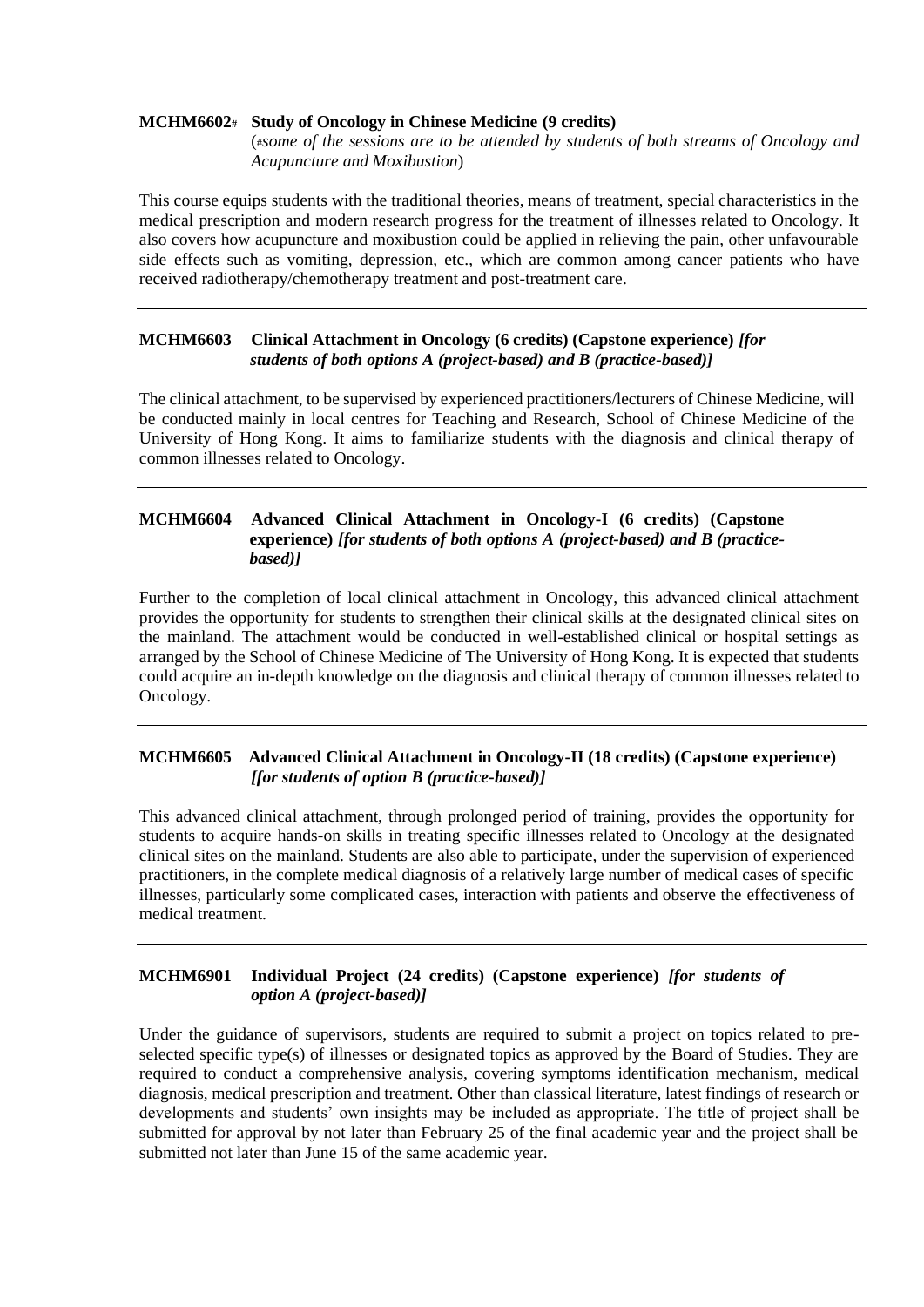# **MCHM6902 Clinical Report (6 credits) (Capstone experience)** *[for students of option B (practice-based)]*

The overall report comprises a comprehensive summary of weekly clinical reports based on the clinical cases that students have encountered during the advanced clinical attachment. Students are required to conduct comprehensive evaluation on different aspects of specific illnesses such as identification of symptoms, means of treatment, therapeutic effectiveness of medical prescription, illness prevention, etc.

#### *Core courses-Gynaecology*

# **MCHM6701***#* **Theoretical Studies of Classical Gynaecology, Applications of Medical Examination and Anatomical Structure of Acupoints (3 credits)** (#*some of the sessions are to be attended by students of both streams of*

*Gynaecology and Acupuncture and Moxibustion*)

This course aims to provide students with a systematic understanding in the classical theoretical studies, insights and diagnostic skills for treating gynaecological illnesses in Chinese Medicine discipline. Various modern diagnostic tests, some acupuncture points and medical examinations as well as their applications would be covered so that students would be capable to enhance the therapeutic efficacies of Chinese Medicines with the use of the examination/test results and applying acupuncture and moxibustion where appropriate.

### **MCHM6702***#* **Clinical Diagnosis for Gynaecology (6 credits)**

(#*some of the sessions are to be attended by students of both streams of Gynaecology and Acupuncture and Moxibustion*)

This course aims to equip students with an up-to-date modern diagnostic skills/techniques for treating common and complicated gynaecological illnesses, including the latest research development, those illnesses for which Chinese Medicines therapeutic approach is advantageous and distinctive characteristics in the medical prescription. Distinguished classical texts of different schools of thought would also be covered. The application for acupuncture and moxibustion in treating some gynaecological illnesses such as menstrual disorder and infertility would also be covered.

# **MCHM6703# Distinctive Therapies for Gynaecological Illnesses by Integrative Approach of Chinese and Western Medicine (3 credits)**

(#*some of the sessions are to be attended by students of both streams of Gynaecology and Acupuncture and Moxibustion*)

This course aims to demonstrate the comparative advantage of adopting an integrative approach of both Chinese and Western Medicines in the treatment of selected common and complicated gynaecological illnesses. The application for acupuncture and moxibustion in treating illnesses related to menopause and abdominal pain would also be covered.

# **MCHM6704 Clinical Attachment in Gynaecology (6 credits) (Capstone experience)** *[for students of both options A (project-based) and B (practice-based)]*

The clinical attachment, to be supervised by experienced practitioners/lecturers of Chinese Medicine, will be conducted mainly in Centres for Teaching and Research, School of Chinese Medicine of the University of Hong Kong. It aims to familiarize students with the diagnosis and clinical therapy of common gynaecological illnesses using the integrative approach of both Chinese and Western Medicines.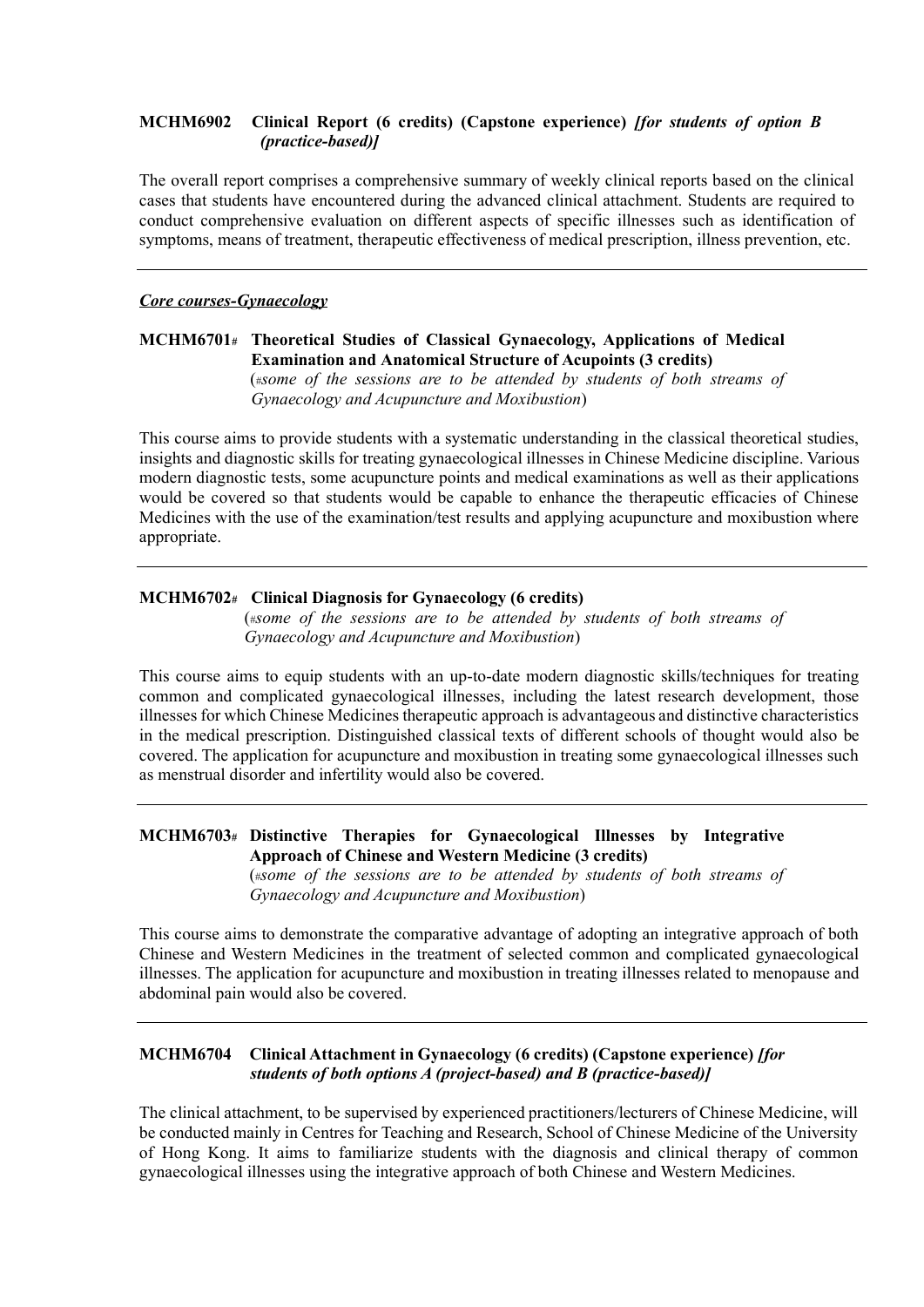# **MCHM6705 Advanced Clinical Attachment in Gynaecology-I (6 credits) (Capstone experience)** *[for students of both options A (project-based) and B (practice based)]*

Further to the completion of local clinical attachment in Gynaecology, this advanced clinical attachment provides the opportunity for students to strengthen their clinical skills at the designated clinical sites on the mainland. The attachment would be conducted in well-established clinical or hospital settings as arranged by the School of Chinese Medicine of The University of Hong Kong. It is expected that students could acquire an in-depth knowledge on the diagnosis and clinical therapy of common illnesses related to Gynaecology.

# **MCHM6706 Advanced Clinical Attachment in Gynaecology-II (18 credits) (Capstone experience)** *[for students of option B (practice-based)]*

This advanced clinical attachment, through prolonged period of training, provides the opportunity for students to acquire hands-on skills in treating specific illnesses related to Gynaecology at the designated clinical sites on the mainland. Students are also able to participate, under the supervision of experienced practitioners, in the complete medical diagnosis of a relatively large number of medical cases of specific illnesses, particularly some complicated cases, interaction with patients and observe the effectiveness of medical treatment.

# **MCHM6901 Individual Project (24 credits) (Capstone experience)** *[for students of option A (project- based)***]**

Under the guidance of supervisors, students are required to submit a project on topics related to preselected specific type(s) of illnesses or designated topics as approved by the Board of Studies. They are required to conduct a comprehensive analysis, covering symptoms identification mechanism, medical diagnosis, medical prescription and treatment. Other than classical literature, latest findings of research or developments and students' own insights may be included as appropriate. The title of project shall be submitted for approval by not later than February 25 of the final academic year and the project shall be submitted not later than June 15 of the same academic year.

# **MCHM6902 Clinical Report (6 credits) (Capstone experience)** *[for students of option B (practice-based)]*

The overall report comprises a comprehensive summary of weekly clinical reports based on the clinical cases that students have encountered during the advanced clinical attachment. Students are required to conduct comprehensive evaluation on different aspects of specific illnesses, such as identification of symptoms, means of treatment, therapeutic effectiveness of medical prescription, illness prevention, etc.

### *Core courses- Acupuncture and Moxibustion*

### **MCHM6102# Biomedical Courses Allied to Acupuncture (3 credits)**

(#*some of the sessions are to be attended by students of both streams of Oncology/Gynaecology and Acupuncture and Moxibustion*)

This course provides coverage of the essential topics such as neurochemistry in terms of biochemical basis of neural functions; brain substrates and metabolites; chemical nature of neural transmission in biomedical sciences which are cognate to the pursuit of research in acupuncture as to equip students with the modern knowledge in the safety, role and mechanism of the use of acupuncture.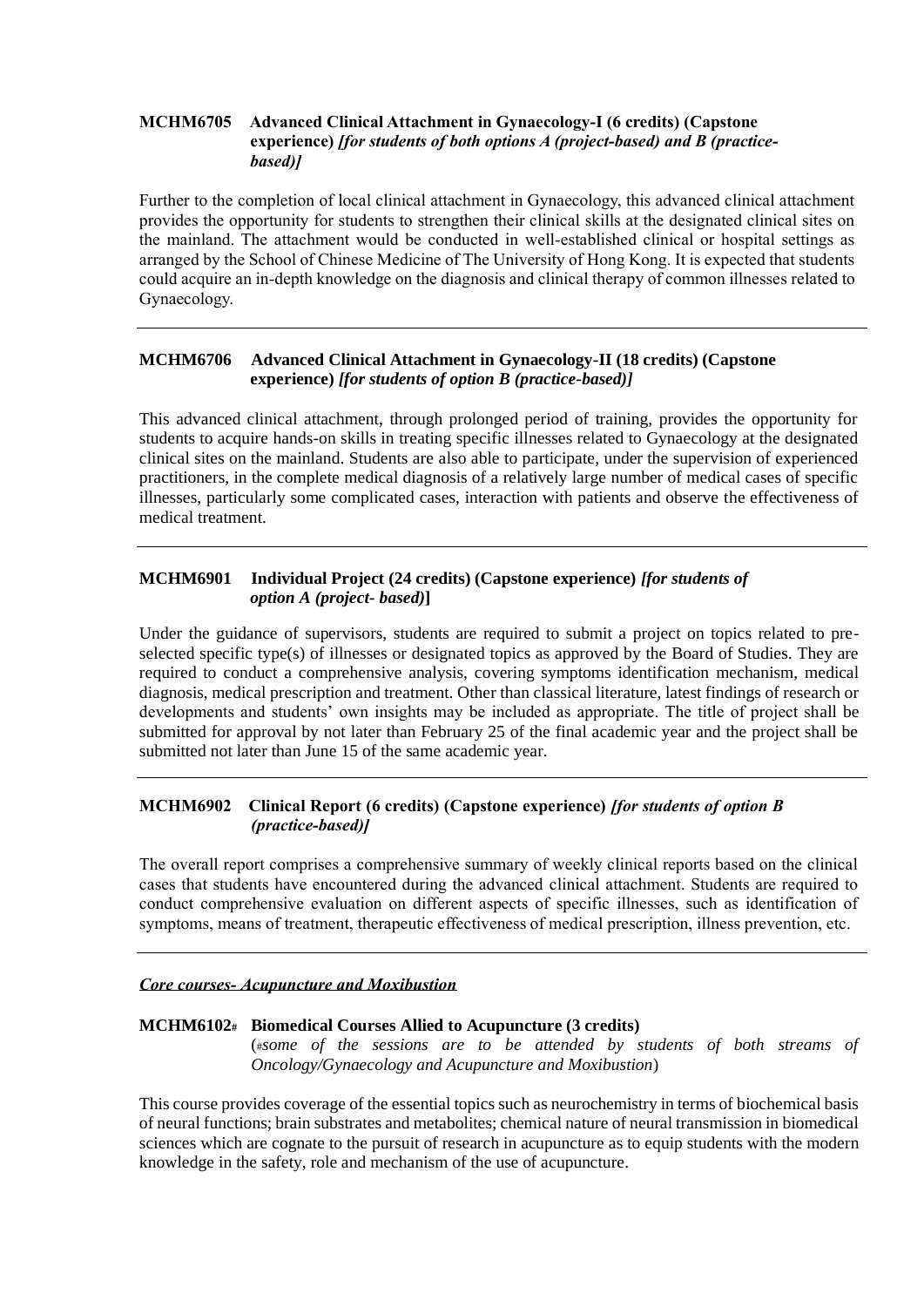# **MCHM6103 Manipulative Techniques in Acupuncture and Moxibustion (3 credits)**

This course aims at studying the manipulative techniques in clinical acupuncture, including the techniques in meridian - pricking therapy, the classical acupuncture techniques for filiform needles, abdominal, wrist and ankle acupuncture, classical acupuncture, the midnight-moon ebb-flow doctrine and related safety issue.

# **MCHM6104# Therapeutics in Acupuncture and Moxibustion (6 credits)**

(#*some of the sessions are to be attended by students of both streams of Oncology/Gynaecology and Acupuncture and Moxibustion*)

This is a course in clinical acupuncture aiming at studying the management of common and severe diseases with acupuncture. Some of the topics covered include the study of pain related to cancers, the potential favourable therapeutic effects of acupuncture and moxibustion in relieving the side effects such as vomiting, depression, insomnia, etc among patients who have received chemotherapy/radiography treatment and post-treatment care. The application for acupuncture and moxibustion in treating illnesses related to menopause and abdominal pain would also be covered.

# **MCHM6801 Clinical Attachment in Acupuncture (6 credits) (Capstone experience)** *[for students of both options A (project-based) and B (practice-based)]*

The clinical attachment, to be supervised by experienced practitioners/lecturers of Chinese Medicine, will be conducted mainly in Centres for Teaching and Research, School of Chinese Medicine of the University of Hong Kong.

# **MCHM7201 Advanced clinical Attachment in Acupuncture-I (6 credits) (Capstone experience)** *[for students of both options A (project-based) and B (practice based)]*

Upon the completion of clinical attachment in Acupuncture, this advanced clinical attachment provides the opportunity for students to strengthen their clinical skills at the designated clinical sites. The attachment will be conducted in well-established clinical or hospital settings as arranged by the School of Chinese Medicine of The University of Hong Kong. It is expected that students could acquire an in-depth knowledge on the diagnosis and clinical therapy of illnesses for which acupuncture has an advantageous effect.

### **MCHM6802 Advanced Clinical Attachment in Acupuncture-II (18 credits) (Capstone experience)** *[for students of option B (practice-based)]*

This advanced clinical attachment, through the prolonged period of clinical training, provides the opportunity for students to acquire hands-on skills in treating specific illnesses for which acupuncture has an advantageous effect at the designated clinical sites on the mainland. Students are also able to participate, under the supervision of experienced practitioners, in the medical diagnosis of a relatively large number of medical cases, particularly some complicated cases of specific illnesses, interaction with patients and observe the effectiveness of medical treatment.